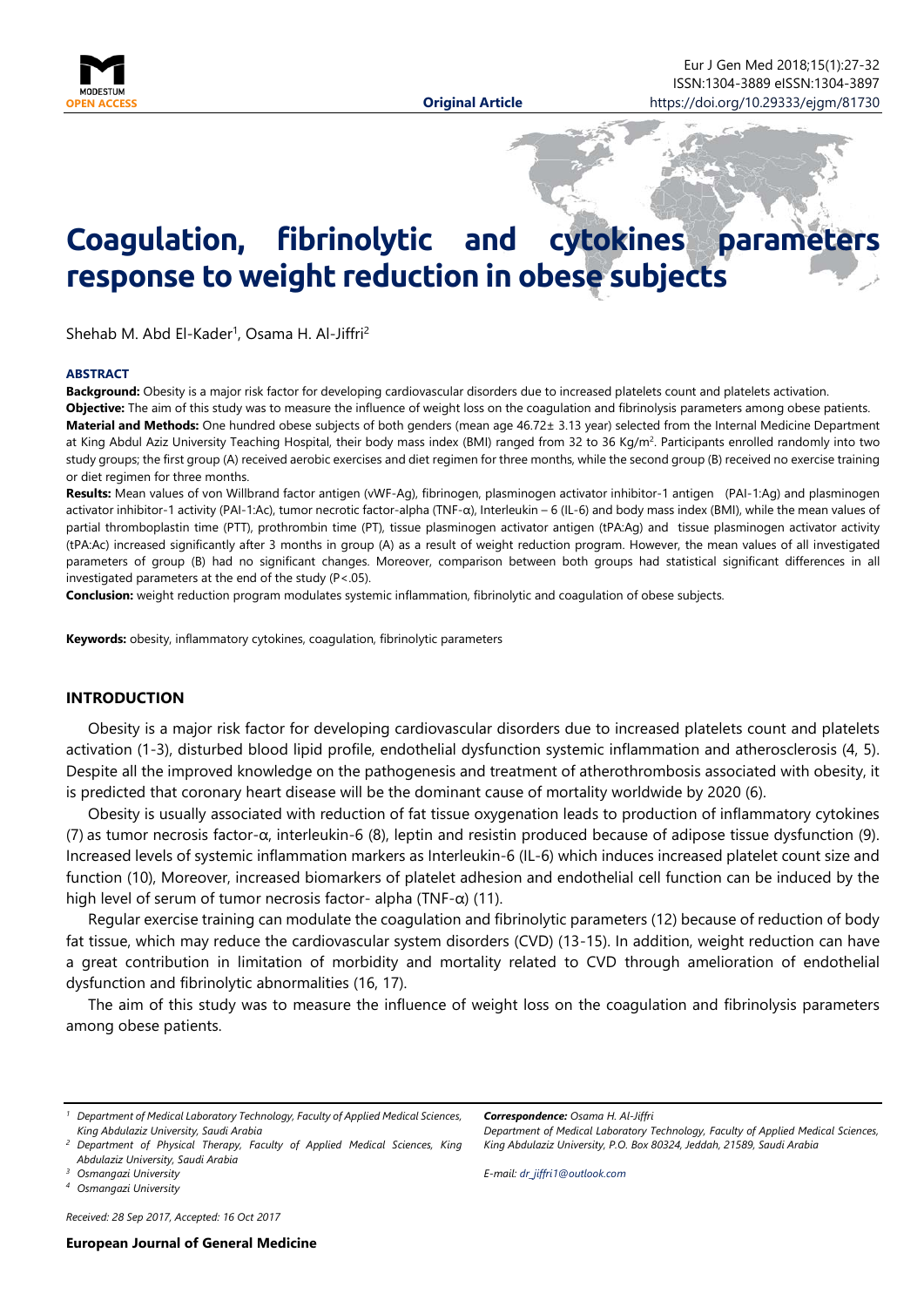## **MATERIALS AND METHODS**

## **Subjects**

One hundred obese subjects of both genders (mean age 46.72± 3.13 year) selected from the Internal Medicine Department at King Abdul Aziz University Teaching Hospital, their body mass index (BMI) ranged from 32 to 36 Kg/m2. Smoking, hypertension, diabetes, hyperthyroidism, cardiovascular disorders and drugs affecting coagulation were the exclusion criteria. Participants enrolled into two study groups; the first group (A) received aerobic exercises and diet regimen for 12 weeks, the second group (B) received no exercise training or diet regimen for three months. All participants signed the consent form before sharing in the study.

## **Methods**

## *Equipment*

1) Treadmill (Enraf Nonium, Model display panel Standard, NR 1475.801, Holland) used in performance of aerobic walking exercise.

2) Weight and height scale (JENIX DS 102, Dongsang, South Korea) used to measure weight and height to calculate the body mass index (BMI).

## *Measurements*

- **1. Laboratory analysis:** An overnight venous blood samples drawn, centrifuged at speed of 3500 RPM for 10 minutes and stored frozen at − 80 °C for analysis of plasma Willbrand factor antigen (vWF-Ag), fibrinogen, plasminogen activator inhibitor-1 antigen (PAI-1:Ag), plasminogen activator inhibitor-1 activity (PAI-1:Ac), partial thromboplastin time (PTT), prothrombin time (PT), tissue plasminogen activator antigen (tPA:Ag) and tissue plasminogen activator activity (tPA:Ac) employing the ST-4 coagulation instrument (Zymutest Fibrinogen, ELISA, Hyphen Biomed, Neuville sur Oise, France). Tumor necrotic factor - alpha (TNF- α) and Interleukin – 6 (IL-6) levels analyzed with ELISA kits with ELISA microplate strip washer in addition to ELISA microplate reader.
- **2. Evaluation of anthropometric parameters:** Body weight was measured with a calibrated balance scale (HC4211, Cas Korea, South Korea) and the body height was measured using (JENIX DS 102, Dongsang, South Korea), while body mass index (BMI) was determined by equation : BMI = Body weight / (Height)<sup>2</sup>. All measurements of BMI, vWF, PT, PTT, PAI-1, TPA, fibrinogen TNF-α and IL-6 were taken before the study (pretest) and after three months (post-test).

### *Procedures*

Following the previous evaluation, all participants were randomly included into two study groups:

- **1. Study group (A):** Participants practiced treadmill aerobic exercise training. Training program included five minutes for warming–up in the form of range motion and stretching exercises, 30 minutes of aerobic exercise training with intensity equal 60-70% of the individual maximum heart rate followed by cooling down for 10 minutes ( on treadmill with low speed and without inclination). Participants had 3 sessions /week for 3 months with close supervision of physical therapist. In addition, a dietician performed an interview-based food survey for all participants of group (A) for detection of feeding habits, abnormal dietary behavior and to prescribe the balanced low caloric diet that provided 1200 Kilocalories/day for 12 weeks. The same dietitian continuously monitored all participant caloric intake through reviewing the detailed record of food intake every 2 weeks by the dietitian.
- **2. Group (B):** Participants only received no exercise training or diet regimen for 3 months.

## *Statistical analysis*

Mean values of the investigated parameters compared by student paired "t" test. While, the unpaired" test used to compare between the two groups  $(P<0.05)$ .

## **RESULTS**

Detailed baseline characteristics of all participants presented in **Table 1**. There was no significant difference for all characteristics in both groups (**Table 1**).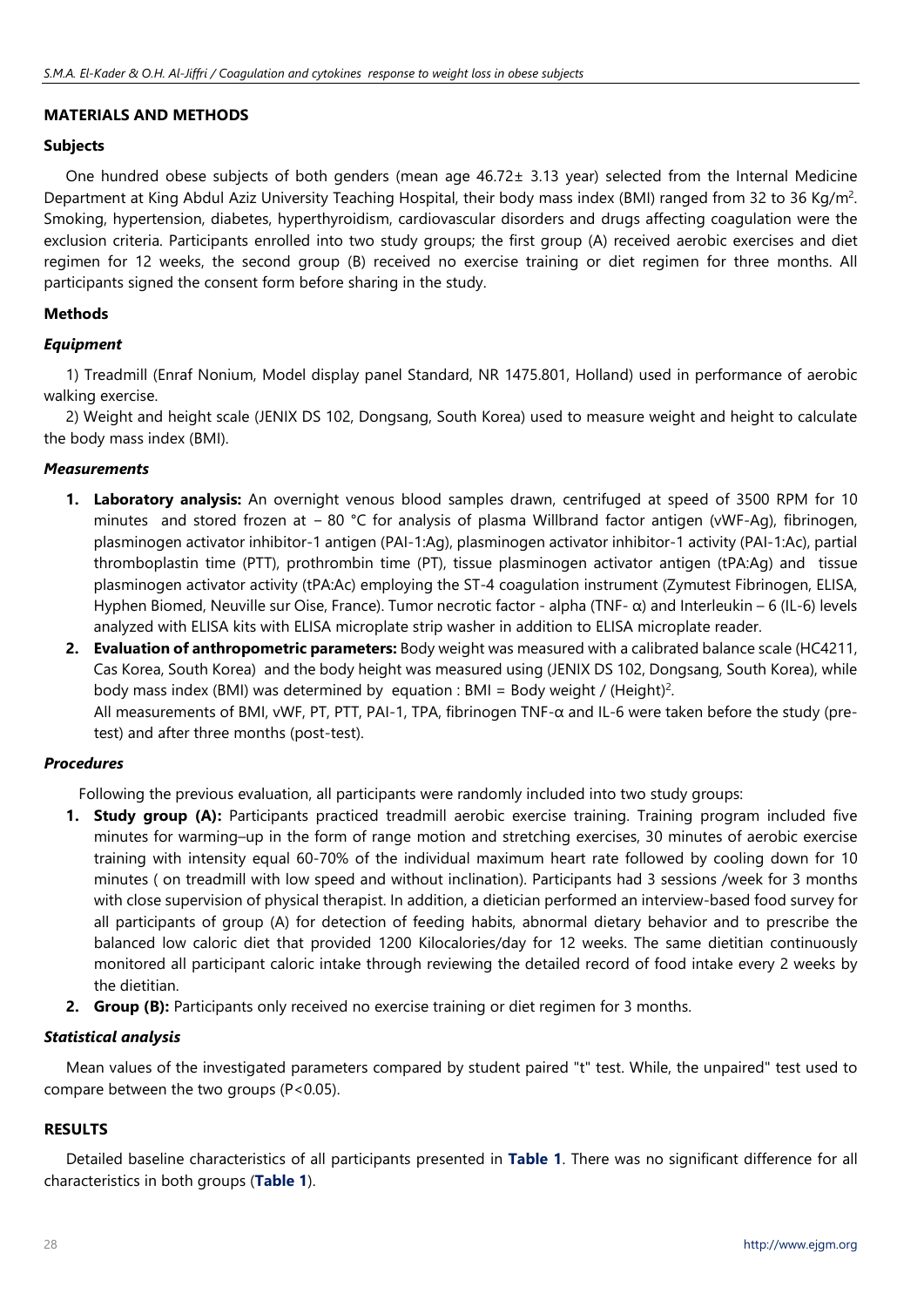### **Table 1:** *Characteristics of all participants*

|                                 | <b>Group (A)</b> $(no=50)$ | $Group(B)$ (no=50) | <b>Significance</b> |
|---------------------------------|----------------------------|--------------------|---------------------|
| <b>Age</b> (year)               | $45.38 \pm 2.91$           | $46.82 \pm 3.65$   | P > 0.05            |
| <b>Gender</b> (male/female)     | 22/18                      | 23/17              | P > 0.05            |
| <b>BMI</b> ( $kq/m^2$ )         | $34.57 \pm 2.34$           | $35.12 \pm 2.36$   | P > 0.05            |
| <b>Neck circumference (cm)</b>  | $40.98 \pm 3.11$           | $42.15 \pm 3.46$   | P > 0.05            |
| <b>Waist circumference (cm)</b> | $108.35 \pm 9.23$          | $110.27 \pm 8.95$  | P > 0.05            |
| <b>Waist-to-hip ratio</b>       | $0.82 \pm 0.06$            | $0.91 \pm 0.07$    | P > 0.05            |
| $SBP$ (mmHg)                    | $130.24 \pm 10.13$         | $132.35 \pm 11.59$ | P > 0.05            |
| $DBP$ (mmHg)                    | $85.16 \pm 4.92$           | $86.72 \pm 5.31$   | P > 0.05            |

BMI: Body Mass Index; SBP: Systolic blood pressure; DBP: Diastolic blood pressure

| Table 2: Mean value and significance of PT, BMI, PTT, tPA:Ag, tPA:Ac, vWF-Ag, fibrinogen, PAI-1:Ag, PAI-1:Ac, TNF- |  |  |  |
|--------------------------------------------------------------------------------------------------------------------|--|--|--|
| $\alpha$ and IL-6 in group (A) before and at the end of the study                                                  |  |  |  |

|                       | Mean + SD         |                    |         |                     |
|-----------------------|-------------------|--------------------|---------|---------------------|
|                       | <b>Before</b>     | After              | t-value | <b>Significance</b> |
| BMI (Kg / $m2$ )      | $34.57 \pm 2.34$  | $26.92 \pm 5.43*$  | 8.21    | P < 0.05            |
| PTT (s)               | $20.53 \pm 3.46$  | $24.72 \pm 3.38*$  | 6.17    | P < 0.05            |
| PT(s)                 | $10.62 \pm 1.74$  | $12.81 \pm 1.65*$  | 5.36    | P < 0.05            |
| Fibrinogen (mg/mL)    | $3.91 \pm 0.83$   | $2.41 \pm 0.82*$   | 4.23    | P < 0.05            |
| tPA:Ac (IU/mL)        | $5.27 \pm 0.94$   | $6.83 \pm 0.86*$   | 4.75    | P < 0.05            |
| tPA:Ag (ng/mL)        | $3.13 \pm 0.72$   | $4.82 \pm 0.68$ *  | 4.31    | P < 0.05            |
| vWF-Ag (%)            | $91.26 \pm 11.27$ | $72.82 \pm 10.88*$ | 9.18    | P < 0.05            |
| PAI-1:Ag (ng/mL)      | $18.26 \pm 3.91$  | $10.12 \pm 3.78$ * | 5.42    | P < 0.05            |
| PAI-1:Ac (AU/mL)      | $4.73 \pm 0.86$   | $3.24 \pm 0.75$ *  | 4.63    | P < 0.05            |
| $IL-6$ (pg/mL)        | $8.51 \pm 2.16$   | $5.75 \pm 1.98*$   | 5.22    | P < 0.05            |
| TNF- $\alpha$ (pg/mL) | $5.43 \pm 1.43$   | $4.11 \pm 1.25$ *  | 4.63    | P < 0.05            |

BMI: Body Mass Index; PT: prothrombin time; PTT: partial thromboplastin time; tPA:Ac: tissue plasminogen activator activity; tPA:Ag: tissue plasminogen activator antigen; vWF-Ag: von Willbrand factor antigen; PAI-1:Ac: plasminogen activator inhibitor-1 activity; PAI-1:Ag: plasminogen activator inhibitor-1 antigen; TNF-α: tumor necrotic factor - alpha; IL-6: Interleukin– 6; (\*): indicates a significant difference, P < 0.05

**Table 3:** Mean value and significance of PT, BMI , PTT, tPA:Ag , tPA:Ac , vWF-Ag, fibrinogen, PAI-1:Ag, PAI-1:Ac , TNF- $\alpha$  and IL-6 in group (B) before and at the end of the study

|                       | Mean + SD         |                   |         |                     |  |
|-----------------------|-------------------|-------------------|---------|---------------------|--|
|                       | <b>Before</b>     | After             | t-value | <b>Significance</b> |  |
| BMI (Kg / $m2$ )      | $35.12 \pm 2.36$  | $34.28 \pm 5.47$  | 1.12    | P > 0.05            |  |
| PTT (s)               | $20.82 \pm 3.21$  | $21.12 \pm 3.20$  | 0.74    | P > 0.05            |  |
| PT(s)                 | $11.15 \pm 1.82$  | $11.63 \pm 1.85$  | 0.81    | P > 0.05            |  |
| Fibrinogen (mg/mL)    | $3.88 \pm 0.84$   | $3.79 \pm 0.81$   | 0.64    | P > 0.05            |  |
| tPA:Ac (IU/mL)        | $5.62 \pm 0.74$   | $5.48 \pm 0.69$   | 0.68    | P > 0.05            |  |
| tPA:Ag (ng/mL)        | $3.22 \pm 0.59$   | $3.17 \pm 0.53$   | 0.79    | P > 0.05            |  |
| vWF-Ag (%)            | $92.15 \pm 11.23$ | $90.14 \pm 11.18$ | 1.25    | P > 0.05            |  |
| PAI-1:Ag (ng/mL)      | $18.74 \pm 3.81$  | $18.16 \pm 3.42$  | 0.51    | P > 0.05            |  |
| PAI-1:Ac (AU/mL)      | $4.83 \pm 0.91$   | $4.75 \pm 0.86$   | 0.66    | P > 0.05            |  |
| $IL-6$ (pg/mL)        | $8.32 \pm 2.24$   | $8.18 \pm 2.21$   | 0.62    | P > 0.05            |  |
| TNF- $\alpha$ (pq/mL) | $5.49 \pm 1.37$   | $5.31 \pm 1.35$   | 0.65    | P > 0.05            |  |

BMI: Body Mass Index; PT: prothrombin time; PTT: partial thromboplastin time; tPA:Ac: tissue plasminogen activator activity; tPA:Ag: tissue plasminogen activator antigen; vWF-Ag: von Willbrand factor antigen; PAI-1:Ac: plasminogen activator inhibitor-1 activity; PAI-1:Ag: plasminogen activator inhibitor-1 antigen; TNF-α: tumor necrotic factor - alpha; IL-6: Interleukin– 6

Mean values of von Willbrand factor antigen (vWF-Ag), fibrinogen, plasminogen activator inhibitor-1 antigen (PAI-1:Ag) and plasminogen activator inhibitor-1 activity (PAI-1:Ac), tumor necrotic factor - alpha (TNF-α), Interleukin–6 (IL-6) and body mass index (BMI), while the mean values of partial thromboplastin time (PTT), prothrombin time (PT), tissue plasminogen activator antigen (tPA:Ag) and tissue plasminogen activator activity (tPA:Ac) increased significantly in group (A) after 3 months of the weight reduction program. However, the mean values of all investigated parameters of group (B) had no significant changes (**Table 2** and **3**). Moreover, comparison between both groups had statistical significant differences in all investigated parameters at the end of the study (**Table 4**) (P<.05).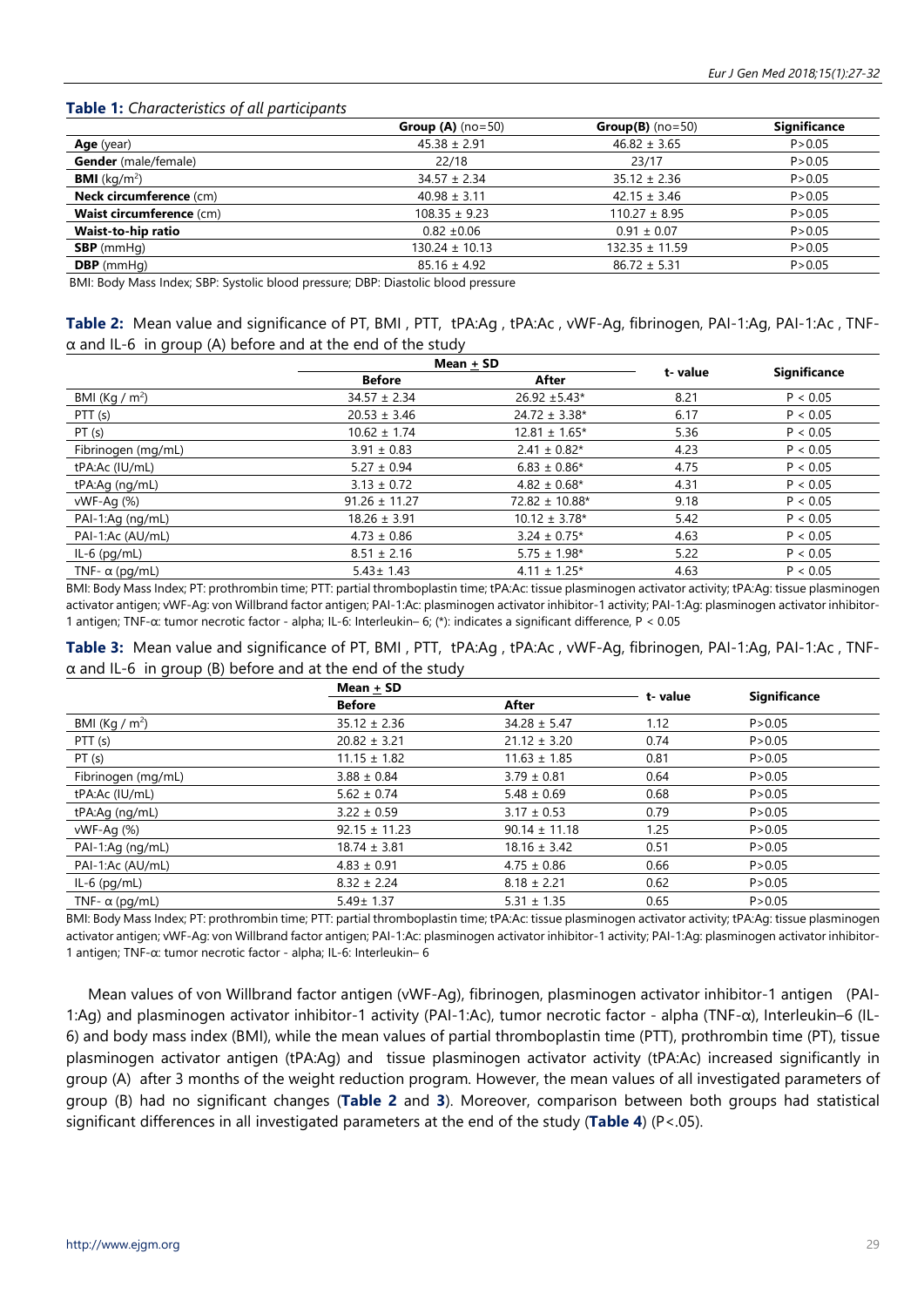**Table 4:** Mean value and significance of PT, BMI , PTT, tPA:Ag, tPA:Ac , vWF-Ag, fibrinogen, PAI-1:Ag, PAI-1:Ac , TNF- α and IL-6 in group (A) and group (B) at the end of the study

|                       | Mean + SD         |                    |         |                     |  |
|-----------------------|-------------------|--------------------|---------|---------------------|--|
|                       | Group (A)         | Group (B)          | t-value | <b>Significance</b> |  |
| BMI (Kg / $m2$ )      | $26.92 \pm 5.43$  | $34.28 \pm 5.47*$  | 6.23    | P < 0.05            |  |
| PTT (s)               | $24.72 \pm 3.38$  | $21.12 \pm 3.20*$  | 4.82    | P < 0.05            |  |
| PT(s)                 | $12.81 \pm 1.65$  | $11.63 \pm 1.85*$  | 4.21    | P < 0.05            |  |
| Fibrinogen (mg/mL)    | $2.41 \pm 0.82$   | $3.79 \pm 0.81*$   | 3.72    | P < 0.05            |  |
| tPA:Ac (IU/mL)        | $6.83 \pm 0.86$   | $5.48 \pm 0.69*$   | 3.64    | P < 0.05            |  |
| $tPA:$ Ag $(nq/mL)$   | $4.82 \pm 0.68$   | $3.17 \pm 0.53*$   | 3.51    | P < 0.05            |  |
| vWF-Ag (%)            | $72.82 \pm 10.88$ | $90.14 \pm 11.18*$ | 7.33    | P < 0.05            |  |
| PAI-1:Ag (ng/mL)      | $10.12 \pm 3.78$  | $18.16 \pm 3.42*$  | 4.22    | P < 0.05            |  |
| PAI-1:Ac (AU/mL)      | $3.24 \pm 0.75$   | $4.75 \pm 0.86*$   | 3.61    | P < 0.05            |  |
| $IL-6$ (pg/mL)        | $5.75 \pm 1.98$   | $8.18 \pm 2.21*$   | 4.23    | P < 0.05            |  |
| TNF- $\alpha$ (pq/mL) | $4.11 \pm 1.25$   | $5.31 \pm 1.35*$   | 4.16    | P < 0.05            |  |

BMI: Body Mass Index; PT: prothrombin time; PTT: partial thromboplastin time; tPA:Ac: tissue plasminogen activator activity; tPA:Ag: tissue plasminogen activator antigen; vWF-Ag: von Willbrand factor antigen; PAI-1:Ac: plasminogen activator inhibitor-1 activity; PAI-1:Ag: plasminogen activator inhibitor-1 antigen; TNF-α: tumor necrotic factor - alpha; IL-6: Interleukin– 6; (\*): indicates a significant difference, P < 0.05

### **DISCUSSION**

As disorders of coagulation and fibrinolysis have a great contribution in obesity related cardiovascular disorders (18, 19). We found that weight loss program improves the parameters of systemic inflammation along with amelioration of coagulation disorders in obese subjects, our findings were in line with many previous studies. *Barbeau and colleagues* stated that weight loss could reduce the cardiovascular disorders (CVD) mortality rate via modulation of endothelial and fibrinolytic dysfunction (20). *Svendsen and colleagues* proved that weight reduction could control oxidative stress, platelets activation and chronic inflammation in obese women (21). In addition, *Anfossi and colleagues* found that 10% body weight loss is able to correct platelet abnormalities related to central obesity related insulin resistance (1).

Concerning PAI-1 activity & antigen and tPA activity & tPA antigen our results showed that weight loss significantly increase the values of tPA antigen and tPA activity and reduce the values of PAI-1 activity and antigen, these findings are in line with many previous trials of weight loss (20-22). In addition, *Murakami and colleagues* stated that increased values of PAI-1 activity positively correlated with high values of BMI in obese subjects, which reduced as a result to weight loss [13]. However, regarding PTT, PT and vWF-Ag, our results reveled an increase in the mean values of PTT and PT because of weight loss and these findings agreed with *Piccone et al.* (23) and *Stratton et al.* concluded that a six months of endurance exercises resulted in reduction in fibrinogen and PAI-1 activity and enhanced the t-PA activity in elderly men (24). However, there was a significant reduction of vWF and these results are in line with *Saenko et al.* (25) and *Paton et al.* stated that serum vWf:Ag and tPA antigen were reduced in ten subjects performed two maximal oxygen uptake (VO2max) test trials (26).

Concerning our results regarding the serum level fibrinogen, weight loss led to reduction in fibrinogen concentration, this finding is in line with *DeSouza et al.* proved that physically active postmenopausal women have lower serum fibrinogen, t-PA antigen, PAI-1 antigen, and PAI-1 activity and higher (P<.01) t-PA activity levels than sedentary postmenopausal women (27), which may be due to reduced body fat mass as a result of regular exercises (28, 29). Moreover, results of this study indicated a great significant reduction in TNF- α, IL6 and BMI only in-group (A) this means that weight reduction is an effective anti-inflammatory treatment, these results agreed with *Esposito et al.* proved that weight reduction led to reduction in inflammatory cytokines and increase the serum levels of anti-inflammatory cytokines in obese women (30). *Reinher and colleagues* clearly stated that life style modification program reduces serum level of TNF-α (31). In addition, *Gallistatl et al.* stated that a three weeks weight-reducing program resulted in significant decrease in IL-6, body fat mass and BMI (32).

### **CONCLUSION**

Weight reduction program modulates systemic inflammation, fibrinolytic and coagulation of obese subjects.

### **ACKNOWLEDGEMENT**

This project was funded by the Deanship of Scientific Research (DSR), King Abdulaziz University, Jeddah, under grant no. (57-142-1434). The authors, therefore, acknowledge with thanks DSR technical and financial support.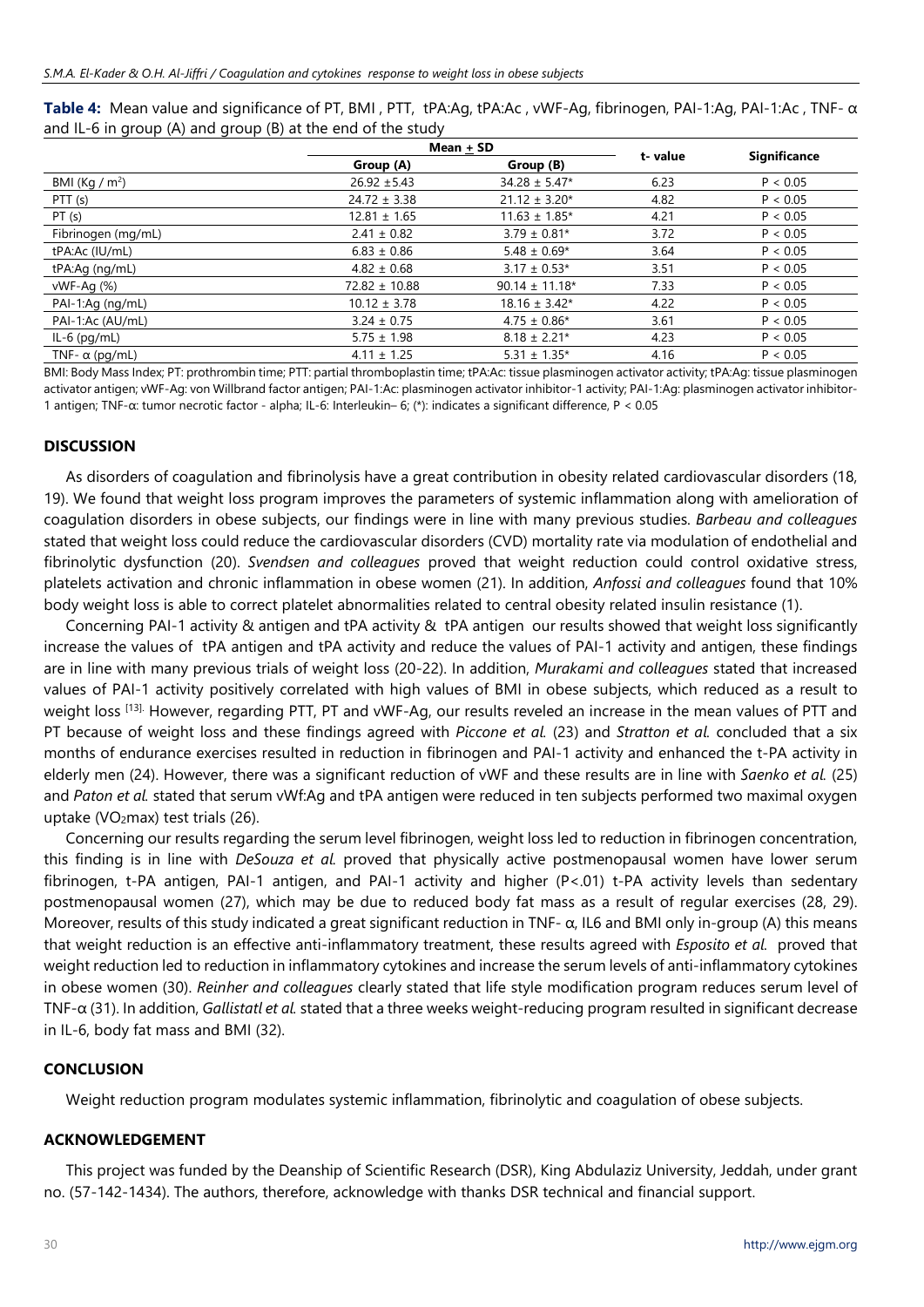## **REFERENCES**

- 1. Anfossi G, Russo I, Trovati M. Platelet dysfunction in central obesity .Nutrition, Metabolism and Cardiovascular Diseases. 2009;19:440-9.
- 2. Després J. Cardiovascular disease under the influence of excess visceral fat. Crit Pathw Cardiol. 2007;6:51–9.
- 3. Samocha-Bonet D, Justo D, Rogowski O, Saar N, Abu-Abeid S, Shenkerman G. Platelet counts and platelet activation markers in obese subjects. Mediators Inflamm. 2008;10:8341-53.
- 4. Ritchie S, Connell J. The link between abdominal obesity, metabolic syndrome and cardiovascular disease. Nutr Metab Cardiovasc Dis. 2007;17:319–26.
- 5. Galic S, Oakhill J, Steinberg G. Adipose tissue as an endocrine organ. Mol Cell Endocrinol. 2010;316:129–39.
- 6. Vilahur G, Badimon L. Antiplatelet properties of natural products. Vascular Pharmacology. 2013;59: 67–75.
- 7. Hulsmans M, Holvoet P. The vicious circle between oxidative stress and inflammation in atherosclerosis. J Cell Mol Med. 2010;14:70–8.
- 8. Surmi B and Hasty A. The role of chemokines in recruitment of immune cells to the artery wall and adipose tissue. Vascul Pharmacol. 2010;52:27–36.
- 9. Vasconcelos E, Degasperi G, de Oliveira H, Vercesi A, de Faria E, Castilho L. Reactive oxygen species generation in peripheral blood monocytes and oxidized LDL are increased in hyperlipidemic patients. Clin Biochem. 2009;42:1222–7.
- 10.Peng J, Friese P, Wolf R, Harrison P, Downs T, Lok S. Relative reactivity of platelets from thrombopoietin- and interleukin-6-treated dogs. Blood. 1996;87:4158–63.
- 11. Lou J, Donati Y, Juillard P, Giroud C, Vesin C, Mili N. Platelets play an important role in TNF-induced microvascular endothelial cell pathology. Am J Pathol. 1997;151:1397–1405.
- 12.DeSouza C, Jones P, Seals D. Physical activity status and adverse age-related differences in coagulation and fibrinolytic factors in women. Arterioscler Thromb Vasc Biol. 1998;18:362–8.
- 13.Murakami T, Horigome H, Tanaka K, Nakata Y, Ohkawara K, Katayama Y, Matsui A. Impact of weight reduction on production of platelet-derived microparticles and fibrinolytic parameters in obesity. Thrombosis Research. 2007;119:45-53.
- 14.Jahangard T, Torkaman G, Ghoosheh B, Hedayati M, Dibaj A. The effect of short-term aerobic training on coagulation and fibrinolytic factors in sedentary healthy postmenopausal women. Maturitas. 2009;64:223-7.
- 15.Ades P, Savage P, Toth M, Schneider D, Audelin M, Bunn J. The influence of obesity and consequent insulin resistance on coronary risk factors in medically treated patients with coronary disease. Int J Obes. 2008;32:967–74.
- 16.Hamdy O, Ledbury S, Mullooly C, Jarema C, Porter S, Ovalle K. Lifestyle modification improves endothelial function in obese subjects with the insulin resistance syndrome. Diabetes Care. 2003;26:2119–25.
- 17.National Institutes of Health. Clinical guidelines on the identification, evaluation, and treatment of overweight and obesity in adults—the evidence report. Obes Res. 1998;6(Suppl 2):51S–209S.
- 18. Lee I, Rexrode K, Cook N, Manson J, Buring J. Physical activity and coronary heart disease in women: "is no pain, no gain" passé?. JAMA. 2001;285(11):1447–54.
- 19.Szymanski L, Kessler C, Fernhall B. Relationship of physical fitness, hormone replacement therapy, and hemostatic risk factors in postmenopausal women. J Appl Physiol. 2005;98(4):1341–8.
- 20.Barbeau P, Litaker M, Woods K, Lemmon C, Humphries M, Owens S. Hemostatic and inflammatory markers in obese youths: effects of exercise and adiposity. J Pediatr. 2002;141:415–420.
- 21.Svendsen O, Hassager C, Christiansen C, Nielsen J, Winther K. Plasminogen activator inhibitor-1, tissue-type plasminogen activator, and fibrinogen: effect of dieting with or without exercise in overweight postmenopausal women. Arterioscler Thromb Vasc Biol. 1996;16:381–5.
- 22.Mavri A, Stegnar M, Krebs M, Sentocnik J, Geiger M, Binder B. Impact of adipose tissue on plasma plasminogen activator inhibitor-1 in dieting obese women. Arterioscler Thromb Vasc Biol. 1999;19:1582–7.
- 23.Piccone G, Fazio F, Giudice E, Grasso F, Caola G. Exercise-induced change in clotting times and fibrinolytic activity during official 1600 and 2000 meters trot races in standard horses. Acta Vet Brno. 2005;74:509–14.
- 24.Stratton J, Chandler W, Schwartz R. Effect of physical conditioning on fibrinolytic variables and fibrinogen in young and old healthy adults. Circulation. 1991;83(5):1692–7.
- 25.Saenko E, Yakhyaev A, Mikhailenko I, Strickland D, Sarafanov A. Role of low-density lipoprotein-related protein receptor in mediation of factor VIII catabolism. J Biol Chem. 1999;274(53):37685–92.